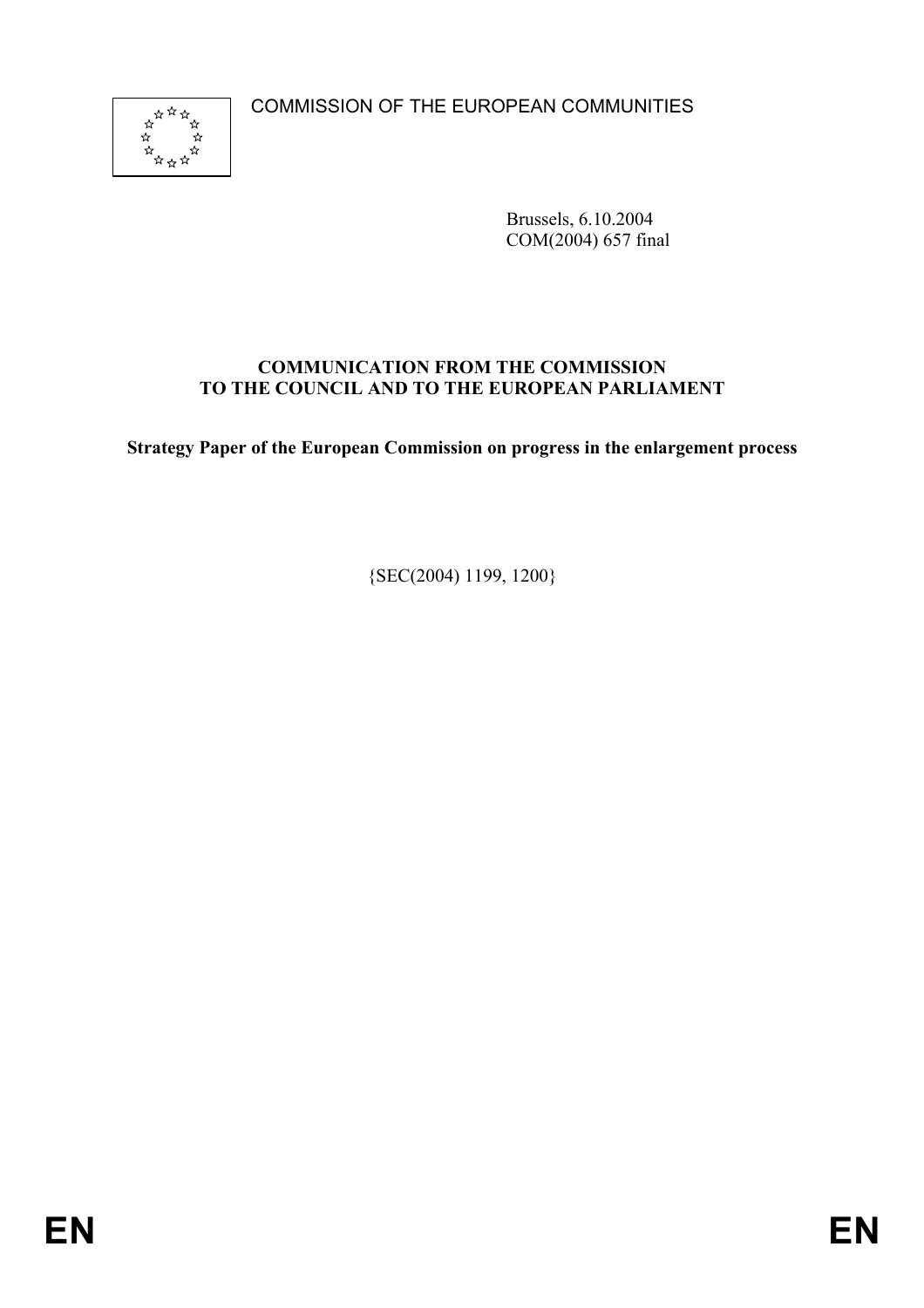#### **COMMUNICATION FROM THE COMMISSION TO THE COUNCIL AND TO THE EUROPEAN PARLIAMENT**

#### **Strategy Paper of the European Commission on progress in the enlargement process**

#### **1. INTRODUCTION**

The enlargement of the EU to ten new Member States on 1 May 2004 has further strengthened the unity of the European continent. The historical and political arguments in favour of this enlargement are compelling: it enhances peace, prosperity, stability and security and has also produced substantial economic benefits.

Bulgaria and Romania are an integral part of this enlargement process which was launched in 1997. Both countries are close to completing the negotiations. The EU's objective is to welcome both countries in January 2007 as members, if they are ready.

The Commission's assessment in this year's Regular Reports confirms that the Union's preaccession strategy with Bulgaria ad Romania has been a success. The transformation process in both countries has been accelerated by the prospect of enlargement. The Commission will make every effort in order to meet the European Council's objective to bring the negotiations with Bulgaria and Romania to a successful conclusion in 2004, on the basis of own merits, with a view to signing the Accession Treaty as early as possible in 2005.

The European Council in June 2004 concluded that accession negotiations with Croatia shall begin in early 2005. The Commission sets out below suggestions for a framework for these negotiations building on the experiences from the current enlargement process. It also presents the content of a pre-accession strategy for Croatia including financial instruments.

In line with the European Council conclusions of December 2002, the Commission assesses in a separate document whether Turkey fulfils the Copenhagen political criteria and whether accession negotiations should be opened.<sup>1</sup> All Western Balkans countries have a perspective to become candidate countries. Already, the former Yugoslav Republic of Macedonia has applied for membership, and upon Council's request, the Commission is preparing an Opinion on that application.

## **2. BULGARIA AND ROMANIA**

#### **2.1. Progress in meeting the membership criteria**

In the Regular Reports, progress made by Bulgaria and Romania towards meeting the membership criteria is assessed, in terms of legislation and measures actually adopted or implemented.

1

<sup>1</sup> Recommendation of the European Commission on Turkey's progress towards accession, COM(2004) 656.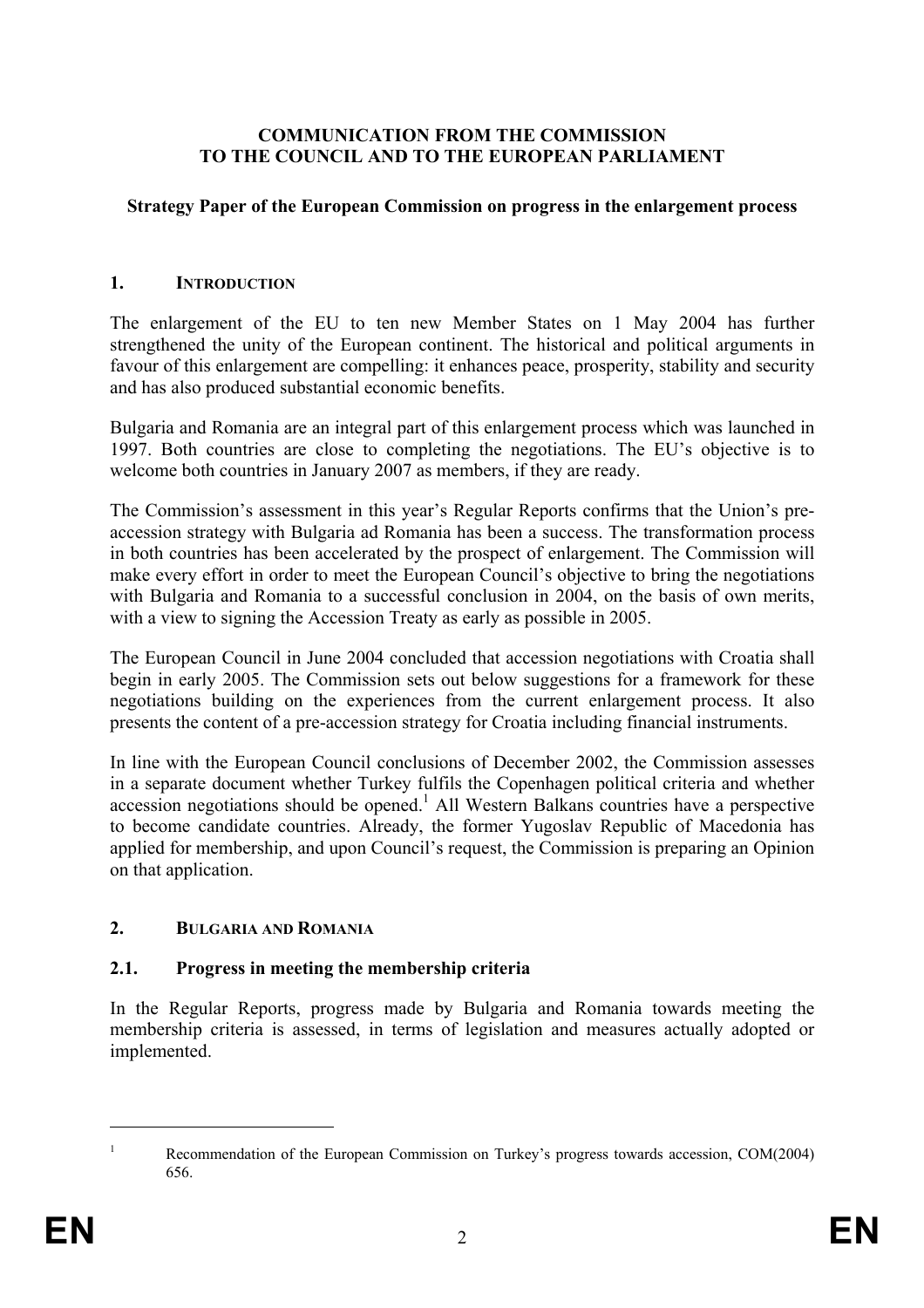This year's Regular Reports' assess Bulgaria and Romania's ability to assume all obligations of membership by accession. They evaluate progress made over the last year and also look at progress achieved by each country since the 1997 Opinions and their track record in implementing the commitments made in the negotiations.

Bulgaria and Romania continue to fulfil the Copenhagen political criteria. Improvements need to be made in particular in the reform of their public administration, the functioning of their judicial system, and the fight against corruption.

Bulgaria and Romania fulfil the criterion of being a functioning market economy. The continuation of Bulgaria's reform path and the vigorous implementation of Romania's structural reform programme should enable them to cope with competitive pressure and market forces within the Union

Bulgaria and Romania have continued to make good progress in adopting the *acquis* and have generally fulfilled their commitments made in the negotiations. They are on track to complete the required legislative transposition by accession provided that the current pace of progress is maintained. They need to continue their efforts to develop sufficient administrative and judicial capacity to implement and enforce the *acquis*.

The conclusions of the Regular Reports on Bulgaria and Romania can be found in Annex 1. The Regular Reports point to a number of areas where further improvements need to be made in the context of the political and economic criteria and in relation to the adoption, implementation and enforcement of the *acquis*. These should be vigorously pursued in order to remedy before accession the shortcomings identified.

# **2.2. Completing the accession process**

The **accession negotiations** are well advanced. A framework to finance the accession of Bulgaria and Romania was defined in spring 2004. This allowed the provisional closure of all chapters with Bulgaria in June 2004. For Romania, three chapters remain to be negotiated (competition, environment, and justice and home affairs) as well as parts of Chapter 31 (Other). Additional efforts are needed in particular in the competition chapter as regards state aid and in the justice and home affairs chapter as regards judicial co-operation, fight against corruption and organised crime, border management.

In line with the practice followed in previous enlargements, it will not be possible to go beyond a certain point in time when considering new *acquis* in the negotiations. In view of the very advanced state of the negotiations and the prospect of signing the Accession Treaty as early as possible in 2005, the Commission considers that the negotiations should cover all *acquis* adopted and published by 1 October 2004. Bulgaria and Romania should therefore transmit their positions on all new *acquis* adopted until that date. This would allow to deal with any transitional arrangements before the end of the negotiations.

The results of the accession negotiations in terms of agreed transitional arrangements and the technical adaptations to the *acquis* as a result of enlargement will be embodied in an **Accession Treaty**. Work on the drafting of this Treaty started in July 2004.

Once the text of the Treaty has been agreed by all parties, in accordance with Article 49 of the EU Treaty, the Commission will issue its Opinion. The European Parliament will be asked to give its assent, followed by a decision of the Council on the admission of Bulgaria and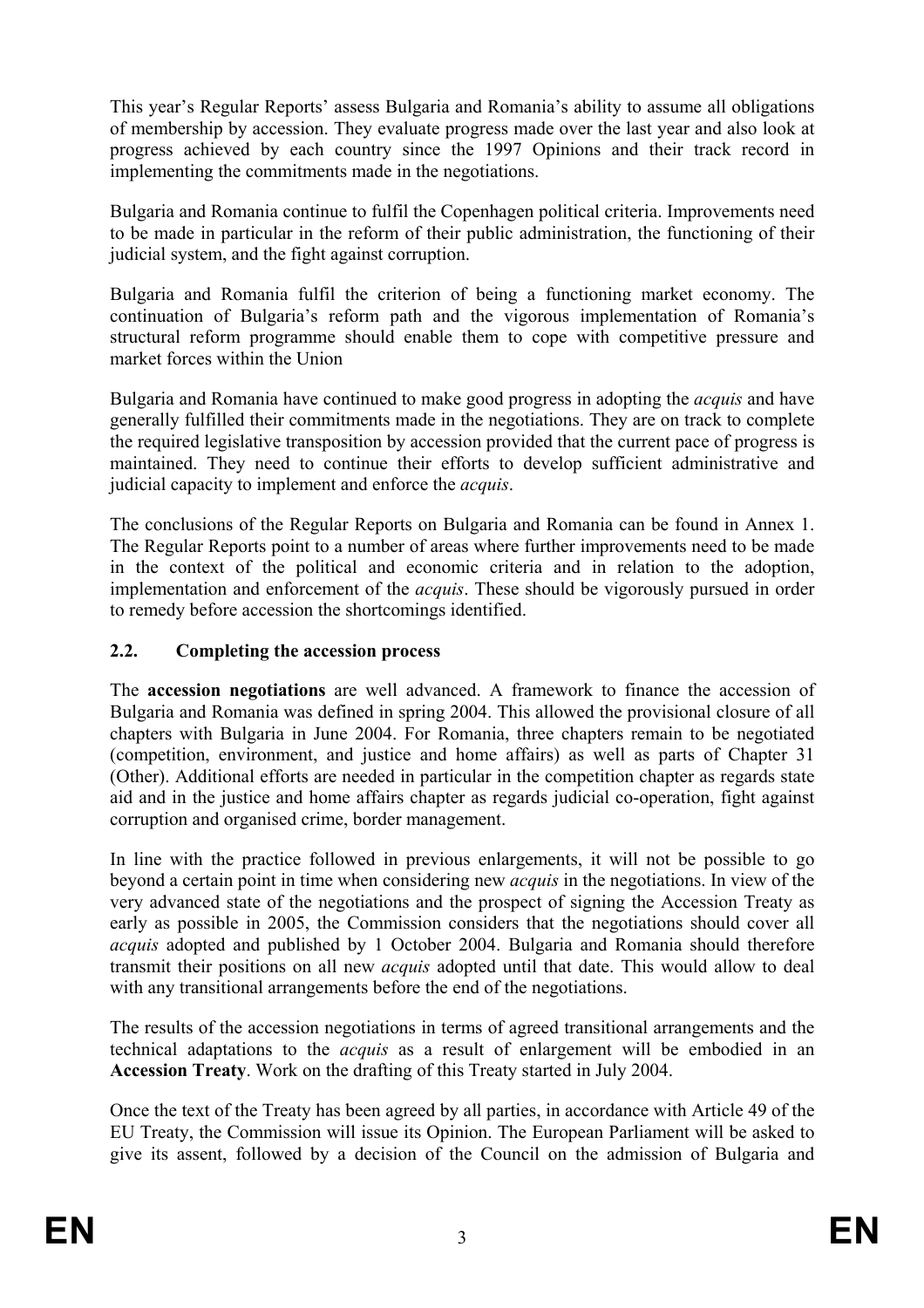Romania. The objective is to sign the Accession Treaty as early as possible in 2005 in order for it to enter into force on 1 January 2007. After the signature, the Treaty will be submitted for ratification by the present and future Member States.

The Commission considers that the decision making procedures concerning requests from Bulgaria or Romania for transitional arrangements on acts of the institutions adopted between 1 October 2004 and the date of accession should be streamlined to ensure a smooth transition from pre- to post-accession decision making. In addition, active observer status in the Council, in committees presided over by the Commission as well as in other institutions as appropriate would be granted as from the signature of the Treaty.

The Commission is closely **monitoring** how Bulgaria and Romania are meeting their commitments made in the negotiations. It is highly important that these commitments are implemented as foreseen. The Commission will therefore continue its intensive monitoring after the conclusion of the negotiations.

Building on the analysis in Regular Reports, the Commission will monitor progress by making intensive use of the Association Agreements structures, and all other monitoring instruments including peer reviews. As from November 2005, the Commission will issue yearly comprehensive monitoring reports, covering all *acquis* chapters, public administration, judiciary and fight against corruption as well as the track record in economic reforms.

Any delays or problems in economic reform or in the fulfilment of commitments will be signalled by the Commission, in particular through early warning letters at a political level and reported to the Council on the basis of current procedures. For cases of serious shortcomings, the Accession treaty will contain three **safeguard** clauses as a last resort mechanism (general economic, internal market and justice and home affairs).

Moreover, as the period between the end of the negotiations and Bulgaria and Romania's expected date of accession is likely to be long, and given the large number of commitments that still need to be fulfilled, the Commission considers that the Accession Treaty should as a precautionary measure contain a specific safeguard. This safeguard, already agreed in the negotiations with Bulgaria, should be extended to Romania as well. It would allow the Commission to recommend to the Council at any time before the entry into force of the Accession Treaty to postpone the envisaged date of accession of Bulgaria or Romania by one year to January 2008 if there is clear evidence that there is a serious risk that Bulgaria or Romania will be manifestly unprepared to meet the requirements of membership by 1 January 2007 in a number of important areas.

Up until accession, the Union will continue to help Bulgaria and Romania in their preparations for membership through the **pre-accession strategy**. This includes significant financial assistance to support both countries in taking the remaining steps necessary to fully meet the accession criteria.

# **2.3. After joining the Union**

The process of considerably reinforcing administrative and judicial capacity will need to continue after Bulgaria and Romania join the Union. Therefore the Commission proposes to make available a special transition facility for institution building. In this context, certain Community financed instruments which have proven their usefulness, such as twinning, will continue to be used.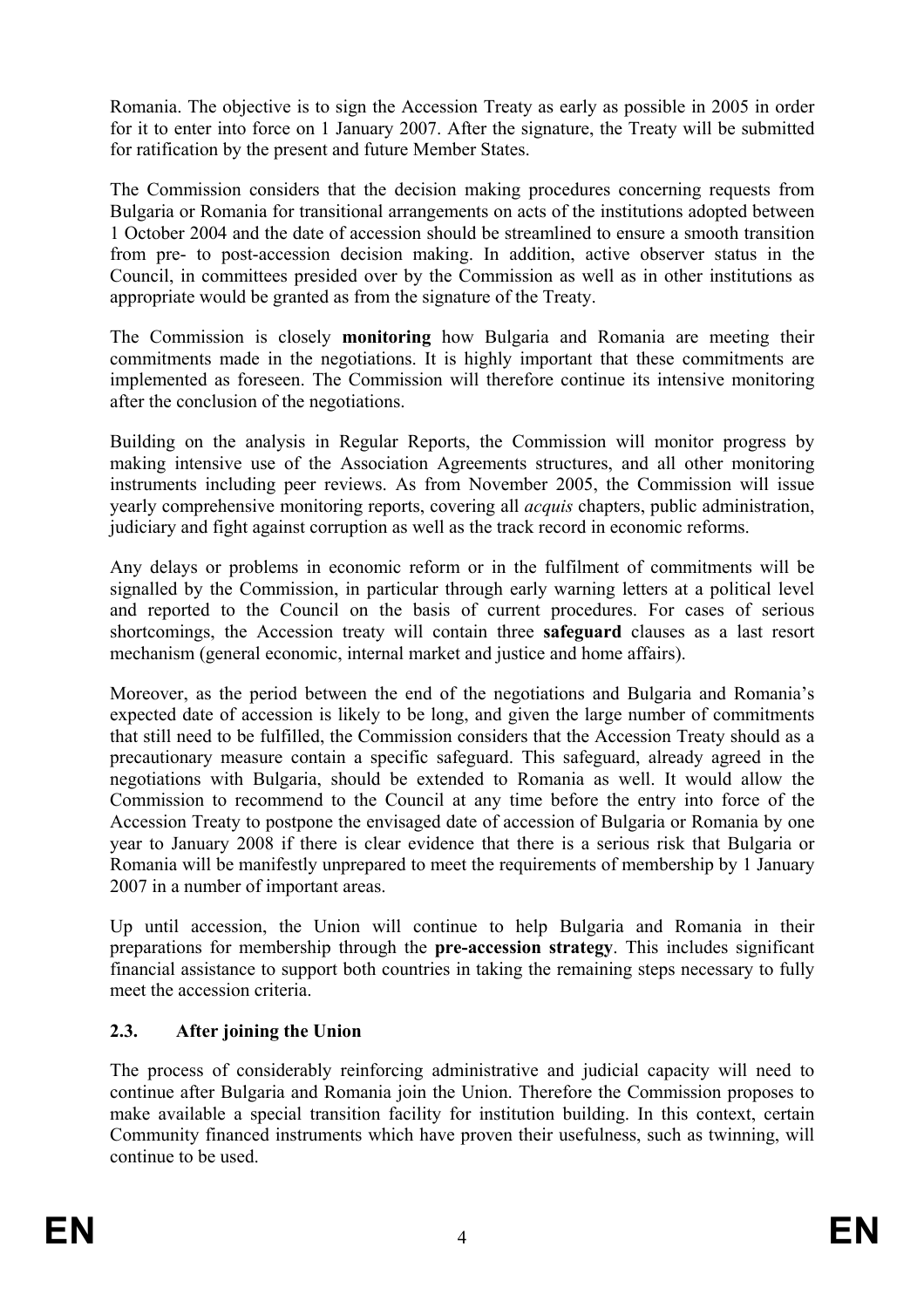In accordance with the EU Treaty, Bulgaria and Romania will not immediately adopt the euro upon accession. Similarly, as regards the application of the Schengen *acquis*, the lifting of internal border controls will only occur some time after accession and will be decided for each new Member State separately once they fulfil the Schengen *acquis*.

Bulgaria and Romania will need to apply to join the European Economic Area (EEA) and their accession to the EEA should take place at the same time as their accession to the EU. Other international agreements will have to be adjusted as a result of enlargement as soon as the Accession Treaty is signed.

## **2.4. Conclusions**

This year's Regular Reports show that Bulgaria and Romania have made further progress in implementing the Copenhagen criteria. Bulgaria and Romania fulfil the political criteria. Bearing in mind the progress achieved by both countries, the track record in implementing their commitments, and taking into account their preparatory work in progress, the Commission expects these countries to fulfil the economic and *acquis* criteria and to be ready for membership by 1 January 2007.

The Commission will make every effort in order to meet the European Council's objective to bring the negotiations with Bulgaria and Romania to a successful conclusion in 2004, on the basis of own merits, with a view to signing the Accession Treaty as early as possible in 2005.

## **3. CROATIA**

## **3.1. Pre-accession strategy**

The Brussels European Council in June 2004 concluded that Croatia is a candidate country with which accession negotiations will start in early 2005 and requested the Commission to prepare a pre-accession strategy for Croatia. The Commission considers that the reinforced pre-accession strategy for candidate countries decided by the European Council in Luxembourg in December 1997 should be extended to Croatia. The elements of this strategy are outlined below.

The review procedure aimed at assessing candidate countries' progress towards membership will start to be applied to Croatia as of 2005. This will mean that the Commission will start issuing Regular Reports on Croatia as from autumn 2005. In the context of the Stabilisation and Association Process, the Commission has already proposed a European Partnership, based on the findings of its Opinion on Croatia's application for membership. This document will guide Croatia's accession preparations.

Croatia as a candidate country should benefit from all three pre-accession financial instruments: Phare for institution-building and economic and social cohesion, ISPA for environment and transport, and SAPARD for rural development. The Commission will propose amendments to the regulations for these three pre-accession instruments in order to extend their scope to Croatia as of 1 January 2005. Taking into account the needs for an adequate preparation of Croatia for accession, the Commission recommends that  $\epsilon$ 105 million (€80 million for Phare and €25 million for ISPA) are allocated to Croatia in 2005 and €140 million in 2006 ( $\epsilon$ 80 million for Phare,  $\epsilon$ 35 million for ISPA, and  $\epsilon$ 25 million for SAPARD). These amounts will be financed out of the pre-accession funds available under heading 7 of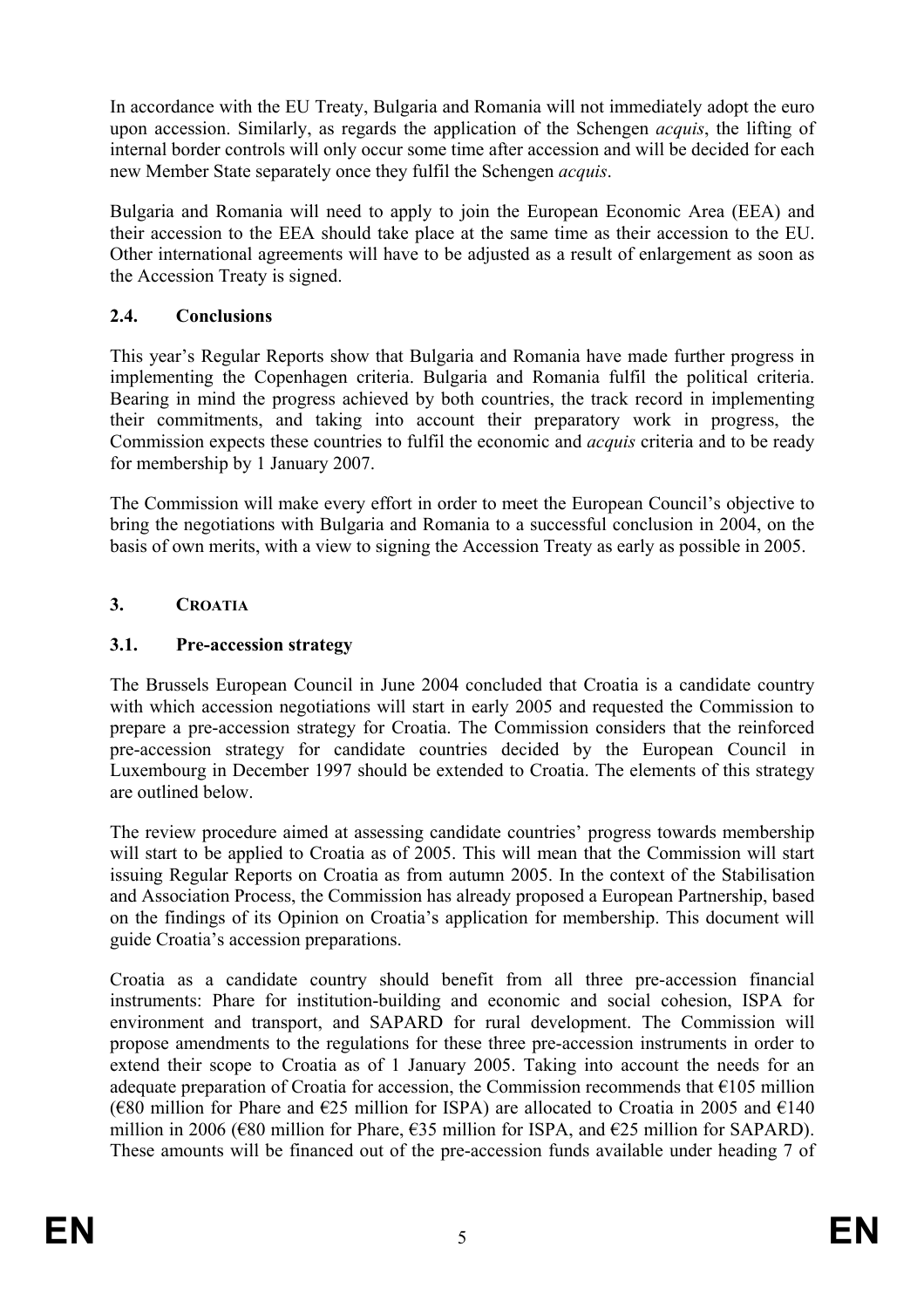the current financial perspectives. The Commission has proposed to Council to create a new pre-accession instrument (IPA), from which Croatia would benefit from 2007 onwards, building on the present pre-accession instruments Phare, ISPA and SAPARD. The amounts to be allocated to Croatia from 2007 onwards will be decided in the context of the next financial perspective.

The Stabilisation and Association Agreement (SAA) signed with Croatia in October 2001 has now been ratified. In order to implement the trade-related aspects of the SAA, an Interim Agreement entered into force in March 2002. A Stabilisation and Association Council, Committee and Sub-Committees will be set up. The Commission proposes that the structures of the SAA be used not only to cover issues related to the implementation of the agreement, but also to serve as forums for the explanation of the *acquis* and review progress made by Croatia in the alignment of the *acquis* in line with commitments taken in the negotiations.

The framework agreement allowing Croatia's participation in Community programmes and agencies should come into force in the first half of 2005, after ratification by the EU institutions and Croatia. Croatia's financial contribution to each programme can be partly funded by Phare.

In addition to the above mentioned elements for a reinforced pre-accession strategy, the Commission considers that an enhanced political dialogue with Croatia should continue in order to tackle the issues highlighted in the Opinion. Such issues include the relations with the International Criminal Tribunal for the former Yugoslavia, minority rights, return of refugees, judiciary reform, regional co-operation and the fight against corruption. In particular, Croatia needs to remain committed to regional cooperation within the framework of the Stabilisation and Association Process for the Western Balkans. The Commission will closely monitor these issues in regular meetings with the Croatian authorities and will keep the Council informed.

# **3.2. The negotiating framework**

The Brussels European Council in June 2004 decided that "in advance of negotiations with Croatia, the Council will agree a general negotiating framework, taking full account of the experience of the fifth enlargement process". The Commission suggests that the framework should build on the following principles:

- The negotiations with Croatia should be guided by the conditions for accession as defined at the Copenhagen European Council in 1993. These conditions are adequate tools for measuring a candidate country's preparedness for meeting the obligations of membership, and provide for clear guidance in the reform process.
- Progress in the negotiations will be fully dependent on the sustainability of political reforms and Croatia's fulfilment of its obligations in respect of regional cooperation with the other countries of former Yugoslavia and other related international obligations such as cooperation with ICTY.
- In line with the Treaty on European Union and the Constitution for Europe, the Commission will recommend the suspension of negotiations in the case of a serious and persistent breach of the principles of liberty, democracy, respect for human rights and fundamental freedoms and the rule of law on which the Union is founded. The Council should be able to decide on such recommendation by a qualified majority of Member States.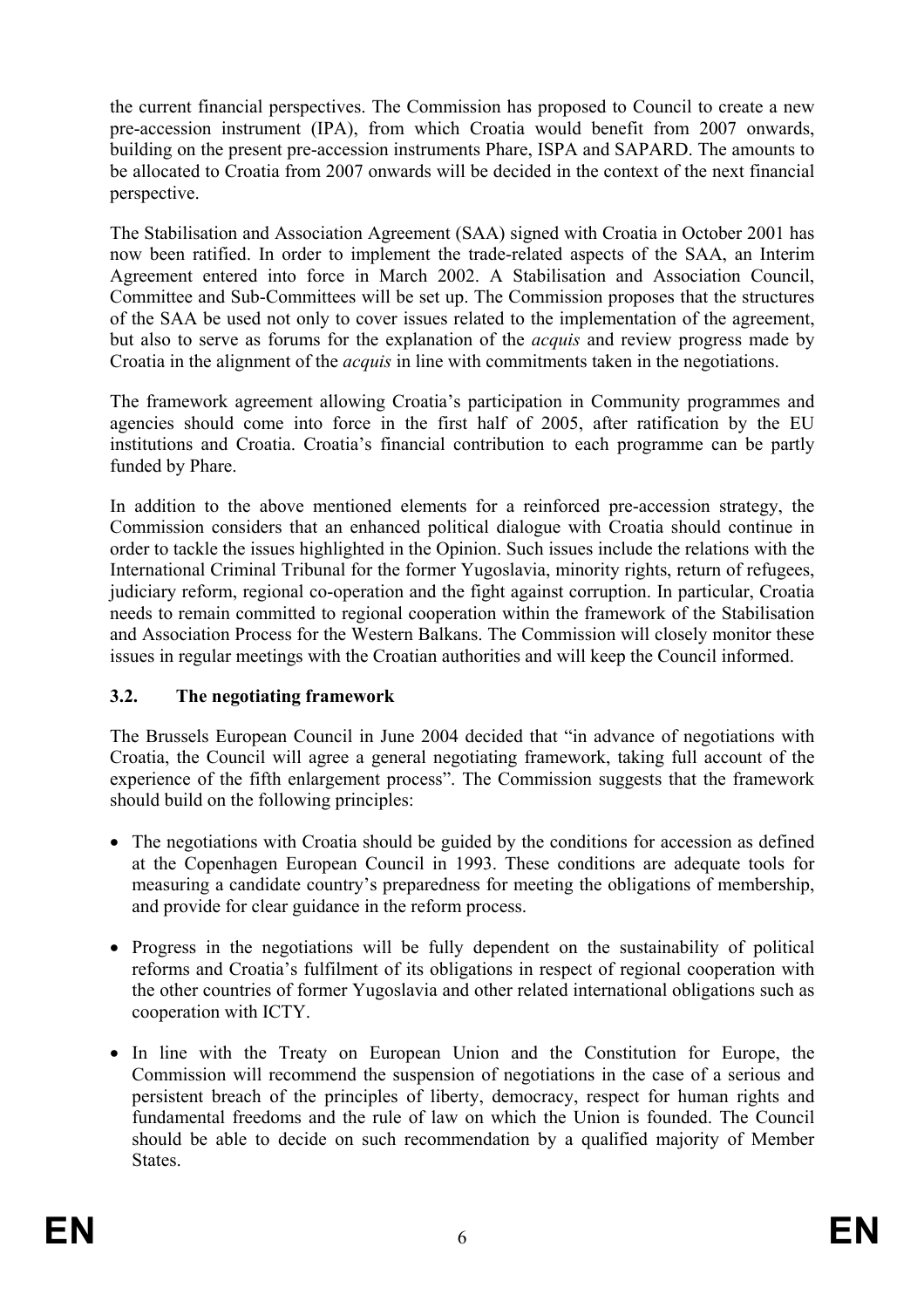- The negotiations will be conducted on the principle of own merits. Any transitional arrangements should be limited in scope and time and not have significant impact on competition or the functioning of the internal market.
- Immediately after the formal opening of the accession negotiations with Croatia, the Commission will organise a formal process of examination of the acquis, called screening, in order to explain it to the Croatian authorities and to obtain preliminary indications of the issues that will most likely come up in the negotiations.
- Once a chapter has been screened, the Commission will, building on its recent Opinion on Croatia, recommend opening it for negotiations provided Croatia is sufficiently prepared.
- Croatia's correct transposition and implementation of the acquis including effective and efficient application through appropriate administrative and judicial structures will determine the pace of negotiations.
- The Commission will propose to the Council benchmarks for each chapter's provisional closure ahead of the opening of negotiations under that chapter. These benchmarks could refer to legislative alignment or to a satisfactory track record in implementation. This approach has proved to be successful notably in the competition chapter.
- Progress in the negotiations will be dependent on Croatia's fulfilment of its commitments under the Stabilisation and Association Agreement, in particular those that mirror requirements under the acquis for example in the field of competition. Any such commitment needs to be fully met before a chapter can be provisionally closed.
- The Commission will carefully monitor Croatia's progress towards accession making use of all available instruments.

## **4. CONCLUSIONS AND RECOMMENDATIONS**

In the light of the above, the Commission's conclusions and recommendations are the following:

- (1) This year's Regular Reports show that Bulgaria and Romania have made further progress over the last year in implementing the accession criteria.
- (2) Bulgaria and Romania fulfil the political criteria. Bearing in mind the progress achieved by these countries, the track record in implementing their commitments, and taking into account their preparatory work in progress, the Commission expects these countries to fulfil the economic and *acquis* criteria and to be ready for membership by January 2007.

The Commission will make every effort in order to meet the European Council's objective to bring the negotiations with Bulgaria and Romania to a successful conclusion in 2004, on the basis of own merits, with a view to signing the Accession Treaty as early as possible in 2005.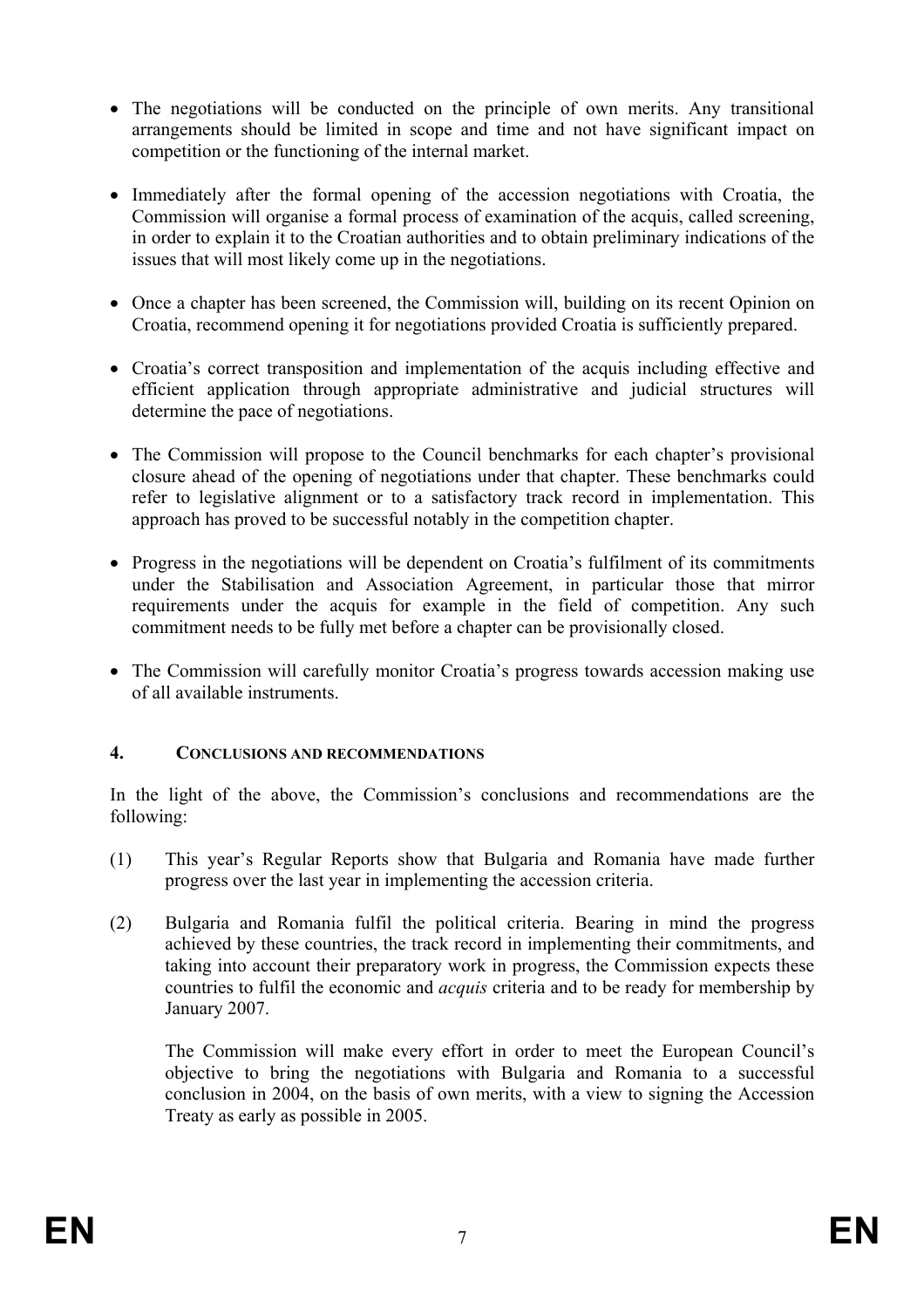- (3) The Regular Reports point to a number of areas where further improvements need to be made in the context of the political and economic criteria and in relationship to the adoption, implementation and enforcement of the *acquis*. These should be vigorously pursued in order to remedy before accession the shortcomings identified. In order to analyse progress and to facilitate successful membership of the European Union, the Commission will conduct an enhanced monitoring and regularly report to the Council. The Commission will issue as from November 2005 yearly comprehensive monitoring reports for the Council and the Parliament. The Commission considers that a specific safeguard needs to be introduced in the Accession Treaty which would allow the Commission to recommend to the Council to postpone the date of accession of either Bulgaria or Romania by one year to January 2008 if there is clear evidence that there is a serious risk that Bulgaria or Romania will be manifestly unprepared to meet the requirements of membership by 1 January 2007 in a number of important areas.
- (4) The Commission recommends extending to Croatia the reinforced pre-accession strategy for candidate countries decided by the European Council in Luxembourg in December 1997, as outlined above.
- (5) The Commission recalls that the European Council has decided to begin negotiations with Croatia early in 2005 and suggests that the negotiating framework for Croatia, building on the principles outlined in this paper, is finalised to that end.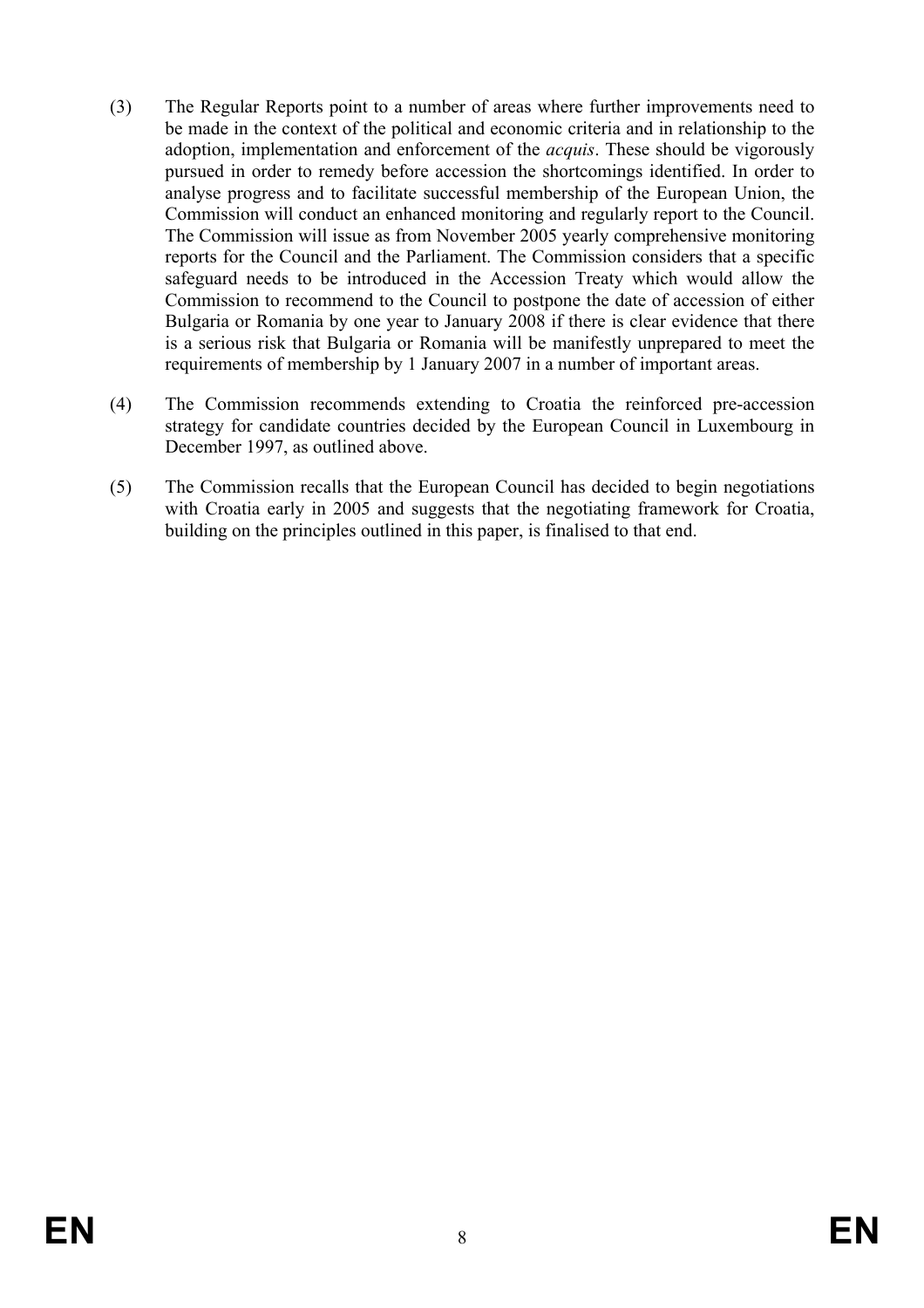#### **ANNEX: CONCLUSIONS OF THE REGULAR REPORTS ON BULGARIA AND ROMANIA**

## *Bulgaria*

Since the Commission concluded in its 1997 Opinion that Bulgaria fulfilled the political criteria, the country has further consolidated and deepened the stability of its institutions guaranteeing democracy, the rule of law, human rights and respect for and protection of minorities. This trend has been confirmed over the past year. Bulgaria continues to fulfil the political criteria.

Tangible progress was made in public administration reform with the adoption of amendments to the Civil service law. The specific structures for co-ordinating European integration continue to function well, and in view of Bulgaria's aim of building a qualified and efficient civil service by the time of accession this progress needs to spread throughout the public administration. Also, interdepartmental coordination should improve. Attention should be given to the legal framework for local and regional administration, which will play an important role in the implementation of the *acquis*.

Building on important reforms of the judiciary system achieved in recent years, there have been positive developments with regard to the recruitment and appointment of judges. Still, certain key parts of the reform of the judiciary remain to be adopted. The complexity and efficiency of the penal structures, in particular in the pre-trial phase, is a matter of concern. Strong efforts will be necessary to foster Bulgaria's capacity to prosecute organised crime and corruption, which involves further reforms in the structures of the judiciary and of the police.

Bulgaria has implemented several measures in the fight against corruption, but it remains a problem. Renewed efforts are needed, including tackling high level corruption.

Bulgaria continues to respect human rights and fundamental freedoms. Further progress should be pursued in specific areas to improve their implementation in practice. Comprehensive legislation on anti-discrimination was adopted but the independent body required by the law has not yet been established. The freedom of expression is ensured by law. However, the legal framework regarding libel and defamation by journalists needs to be revised. Efforts to address inadequate living conditions in certain prisons and problems of illtreatment in custody need to be sustained. Trafficking in human beings is a serious problem and needs to be addressed. A new law on public health should address most of the issues related to the placement of mentally disabled people. The structures responsible for child welfare and their co-ordination with the relevant ministries need to be reinforced.

Efforts have been made in the past years to develop a framework to tackle the problems faced by minorities, but the situation on the ground has not evolved much. Sustained efforts including allocation of appropriate financial resources will be necessary to effectively implement the intentions and to combat in particular anti-Roma prejudice.

The 1997 Opinion already acknowledged the substantial reform efforts undertaken by the Bulgarian authorities to transform their economy. Since the Opinion economic structure and performance have significantly improved. Macroeconomic stability has been achieved soon after the Opinion, profound economic reforms have been carried out over the entire period while the Bulgarian authorities' commitment to the economic requirements of EU accession has been sustained.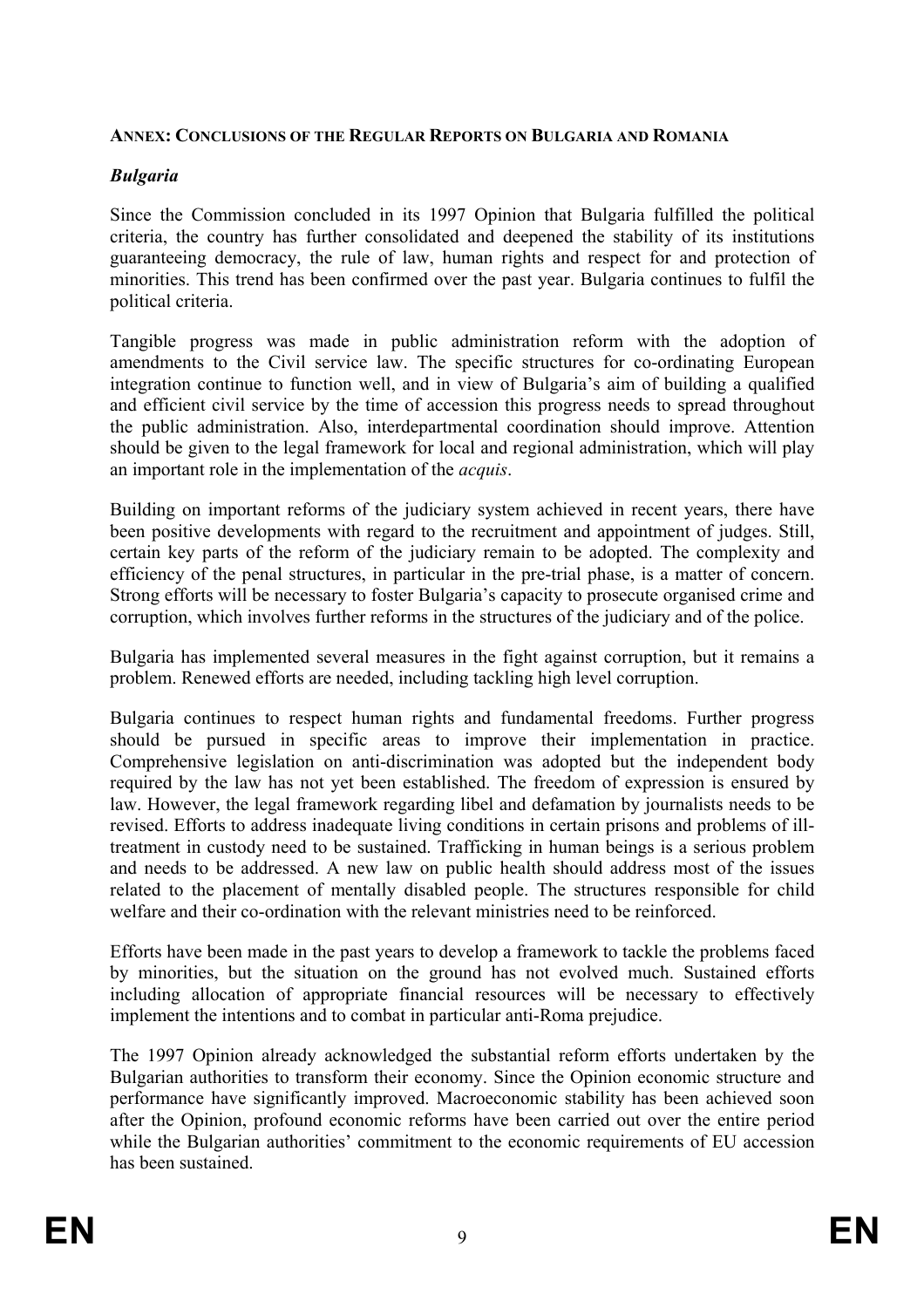Hence, it is concluded that Bulgaria is a functioning market economy. The continuation of its current reform path should enable Bulgaria to cope with competitive pressure and market forces within the Union.

Improvements can be made in sustaining macroeconomic stability and in deepening structural reforms. The current account deficit has widened substantially in 2003 and could, if continuing, warrant a further policy response. The business environment, in particular the efficiency of the administrative and judicial system as well as regulatory procedures, should be further improved to increase Bulgaria's attractiveness for investment. In spite of significant achievements, privatisation still needs to be completed. While the legal framework is largely in place, the actual restructuring and liberalisation of the network industries need to progress further in order to enhance competition and efficiency. The ongoing reduction in unemployment should be further supported by reducing rigidities in labour market regulation.

Since the Opinion, Bulgaria has made good progress in adopting the *acquis* and more recently, has also made progress in gradually building up the administrative capacity to implement and effectively enforce the *acquis*.

Over the past year, Bulgaria has made further progress in the vast majority of the chapters of the *acquis* and is on track to complete the required legislative transposition before the planned date of accession if the current pace of progress is maintained.

Overall, Bulgaria has now achieved a reasonable degree of alignment with the *acquis* in the large majority of areas. It is also on track in developing adequate administrative capacity to implement the *acquis* in a considerable number of fields. Bulgaria has established most of the necessary institutional structures. Nevertheless, in some sectors, further efforts and resources are required to strengthen the capacities of these institutions and to ensure their effective functioning. In order to cover the remaining gaps, due attention should be given to the full and timely implementation of the strategies and action plans for the reinforcement of administrative capacity already approved in these areas.

In the field of internal market, Bulgaria has continued to make progress in most areas as regards the *free movement of goods* in terms of transposition of the *acquis* and the development of the administrative capacity. However, further efforts are required to develop the administrative capacity to implement the *acquis* on industrial products and as regards foodstuff and food safety. Mutual recognition clauses are still to be introduced into the Bulgarian legislation falling under the non-harmonised areas. Alignment of the legislation on public procurement needs to be completed. As regards *free movement of persons*, some progress was made in the field of mutual recognition of professional qualifications but work is still needed on the framework legislation for mutual recognition and with regard to the future co-ordination of social security systems. As regard the right for establishment and the *freedom to provide services*, efforts are required to unequivocally eliminate the remaining restrictions and discriminatory measures on foreigners despite some corrective actions. As regard financial services, major parts of the *acquis* on insurance remain to be transposed. In the area of *free movement of capital*, Bulgaria still has to adopt legislation on capital movements and payment systems. Efforts to improve the framework in the fight against money laundering should be maintained.

As regards *company law*, particular attention should be paid to the effective enforcement of industrial and intellectual property rights, in particular through strengthening border controls and improving co-ordination between the law enforcement bodies. In the area of *competition*,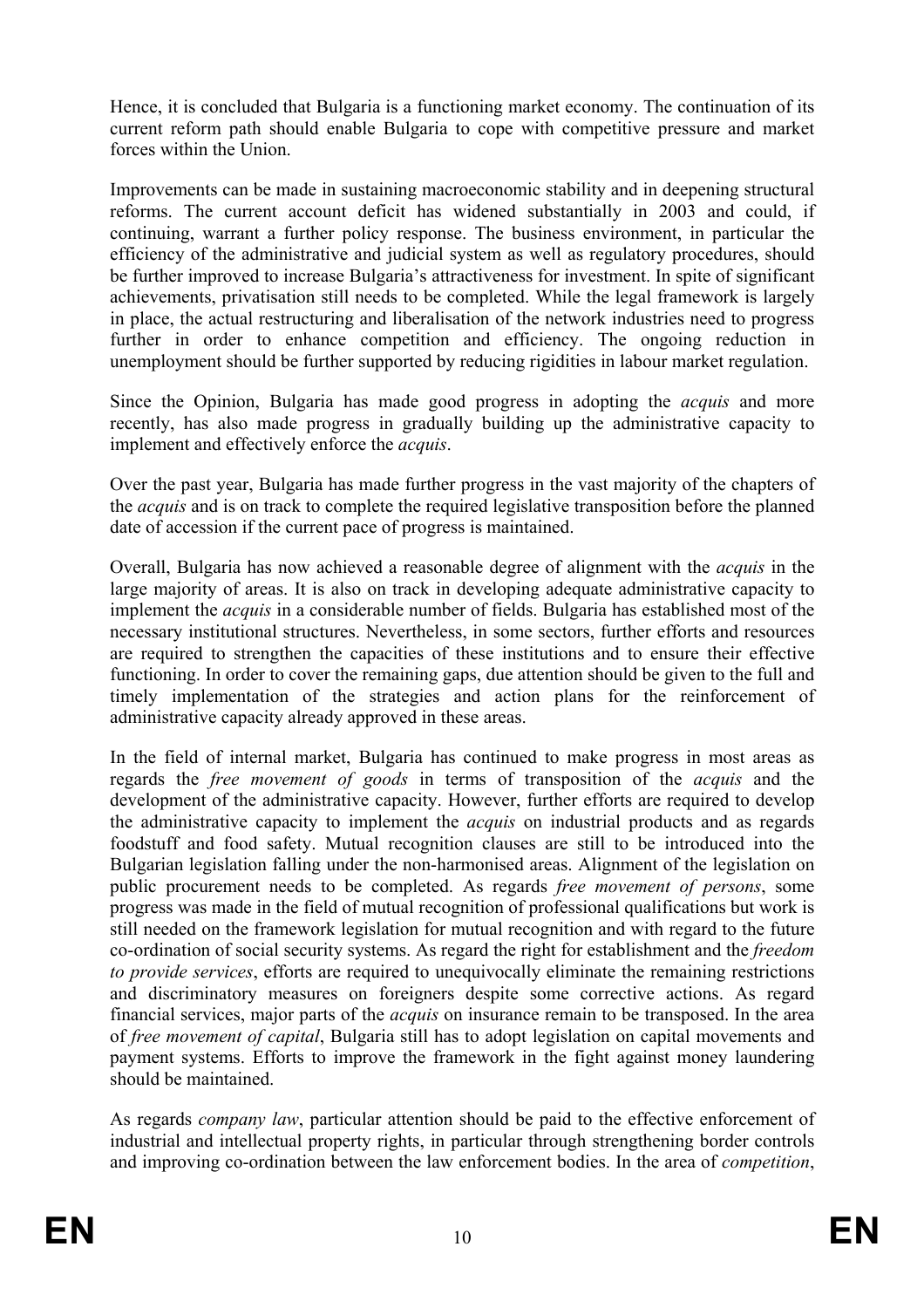Bulgarian has further updated its legislative framework and further strengthened its administrative capacity. Sustained efforts are required in order to continue to improve the quality of its State aid enforcement.

Regarding *agriculture*, Bulgaria has continued to make good progress in the transposition process. Further strengthening of administrative structures has been noted. However, significant work is still needed in the veterinary field and in the setting up of the paying agency and IACS. With regard to *fisheries*, legal alignment has taken place according to schedule. However, further progress has to be made regarding the administrative and technical capacity for inspection and control.

As regard *transport*, Bulgaria has made steady progress in transposing the *acquis* in most sectors, however administrative capacity should be further strengthened. Further efforts are needed to align the inland waterway legislation. Particular attention should be devoted to improving the maritime safety record and to the building up and reinforcement of the necessary capacities and structures for Port State and Flag State control.

In the area of *taxation*, Bulgaria's indirect legislation is to a significant extent aligned with the *acquis*, notably as far as VAT is concerned. Further transposition is required as regards excise duties and direct taxation. Efforts should continue as concerns specifically interconnectivity with EU systems.

On *social policy and employment*, progress has continued in alignment with the *acquis*. Further efforts for the effective implementation of the transposed legislation need to be undertaken in particular in the areas of labour law, occupational safety and health, public health, anti-discrimination as well as equal opportunities for women and men. Administrative capacity needs to be strengthened, *inter alia* with regard to ESF management and implementation.

Regarding *energy*, Bulgaria is making good progress in its legislative alignment and in its preparation to the internal energy market. The restructuring and privatisation of the energy sector is progressing well but particular efforts are still needed to improve energy efficiency and the use of renewable energy. Bulgaria must continue to respect its commitments on nuclear safety, notably as regards closure commitments for certain units of the Kozloduy nuclear power plant, and to ensure a high level of nuclear safety in its installations.

Although a reasonable degree of alignment with *acquis* in the *telecommunications* has been reached, Bulgaria needs to adopt further implementing legislation and ensure that the regulatory body is strengthened.

Concerning *regional policy and co-ordination of structural instruments*, Bulgaria has made progress notably with regard to establishing the legal framework and designating institutional structures. However, considerable efforts are still needed to improve the administrative capacity in key Ministries and improving the capacity of other relevant bodies, such as the intermediate bodies, and other relevant players both at central and regional level. Priority must also be given to the setting up of efficient and integrated monitoring and evaluation systems as well as to further improving the financial management and control systems. Attention must be paid to observance of an ambitious planning schedule for the National Development Plan and to the full involvement of relevant partner organisations in this process.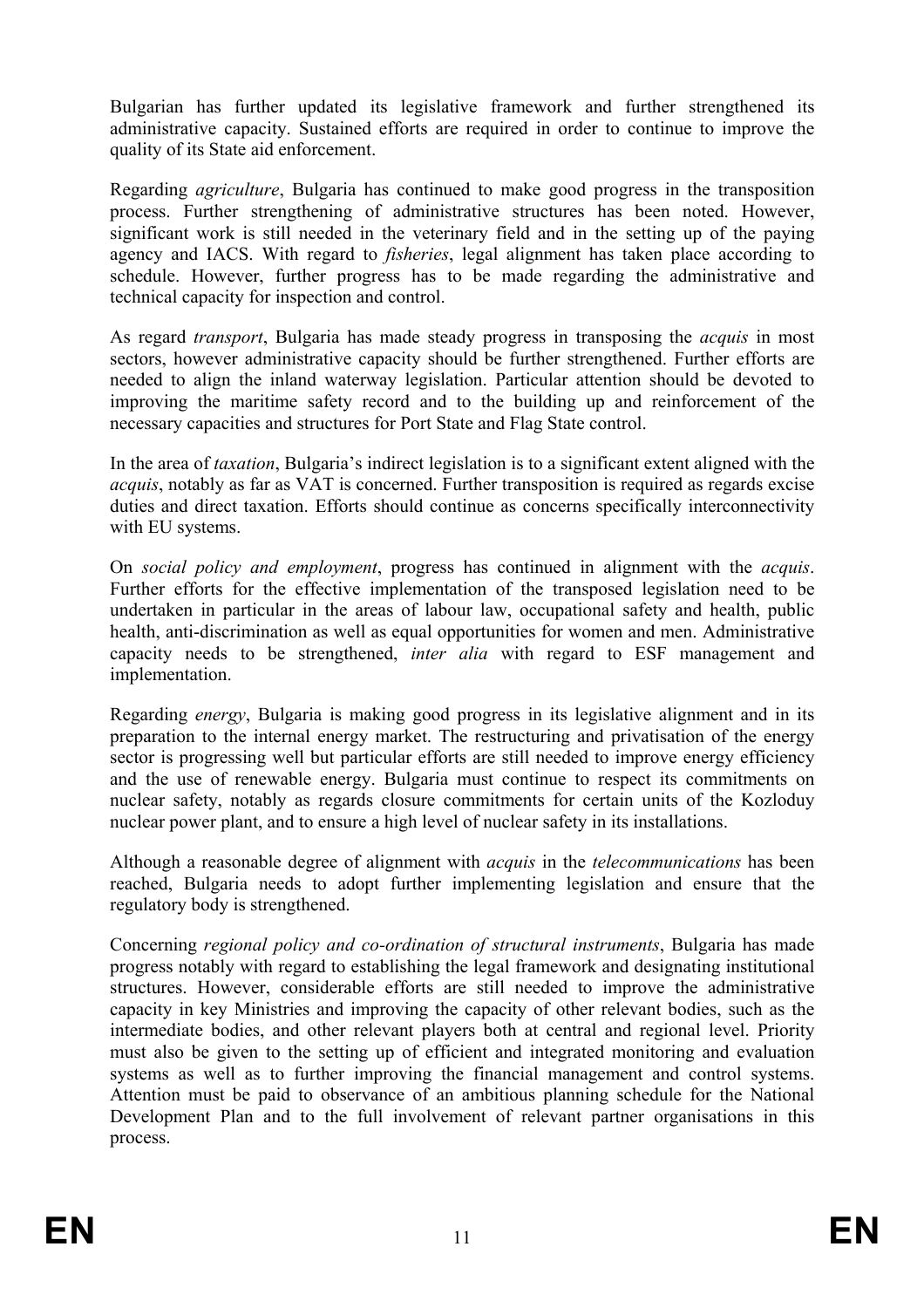With regard to the *environment*, Bulgaria has achieved a reasonable degree of alignment with the *acquis* and the necessary administrative structures are in place. However, further strengthening of the enforcement authorities notably at regional and local level is required as well as the provision of adequate financial resources for State and private sector investment.

In the area of *consumer and health protection*, a reasonable degree of alignment with the *acquis* has been reached in the area of safety related measures. However, further alignment is particularly needed with regard to the non-safety related measures and Bulgaria should ensure that the administrative structures in place can effectively enforce legislation and carry out market surveillance activities.

In the area of *justice and home affairs*, further good progress could be noted as regards the management of the future external borders. However, significant further efforts are needed to strengthen the law enforcement capacity and policy formulation in order to step up the fight against organised crime and corruption. Bulgaria needs to press ahead and dedicate adequate resources to fundamental reforms of the police and of the judiciary, including the reform of the pre-trial phase and the implementation of the strategies against crime. Overall, the full and timely implementation of the main strategies and action plans in the area of justice and home affairs, together with the entry into force of the planned amendments to the legislation on the penal procedure, legal aid, asylum, mediation and forfeiture of criminal assets should address the bulk of the issues covered in this chapter.

Regarding *customs*, Bulgaria has achieved a high degree of legislative alignment and has improved its administrative capacity. Efforts should continue in the IT area as well as to further improve revenue-collection and controls.

Further progress has been made in strengthening *financial control* in Bulgaria. More effort is needed to ensure the protection of the EC financial interests and of the euro against counterfeiting, as to well as to further strengthening the administrative capacity to implement sound financial control systems.

Overall, the capacity of the law enforcement and regulatory bodies to ensure a level playing field within the internal market through effective implementation and enforcement of the *acquis* must be enhanced. The continued reinforcement of the judicial system and administrative structures in certain areas will require particular attention, notably as regards public procurement, competition and justice and home affairs. Bulgaria should devote more efforts and financial resources to make the necessary investments to apply the *acquis*, notably in agriculture (in particular in the veterinary field), transport and environment. Continued efforts are required to establish the necessary administrative capacity to ensure the sound and efficient management of EU funds, notably the Structural Funds.

In the accession negotiations, all 31 chapters have been provisionally closed. The commitments made in the negotiations are with a view to accession in 2007. Bulgaria is generally meeting the commitments that it has made during the negotiations although delays have been noted in specific areas.

Bearing in mind the progress achieved since the Opinion, the level of alignment and administrative capacity that Bulgaria has achieved at this point in time and its track record in implementing the commitments that it has made in the negotiations, and taking into account their preparatory work in progress, the Commission expects Bulgaria to assume the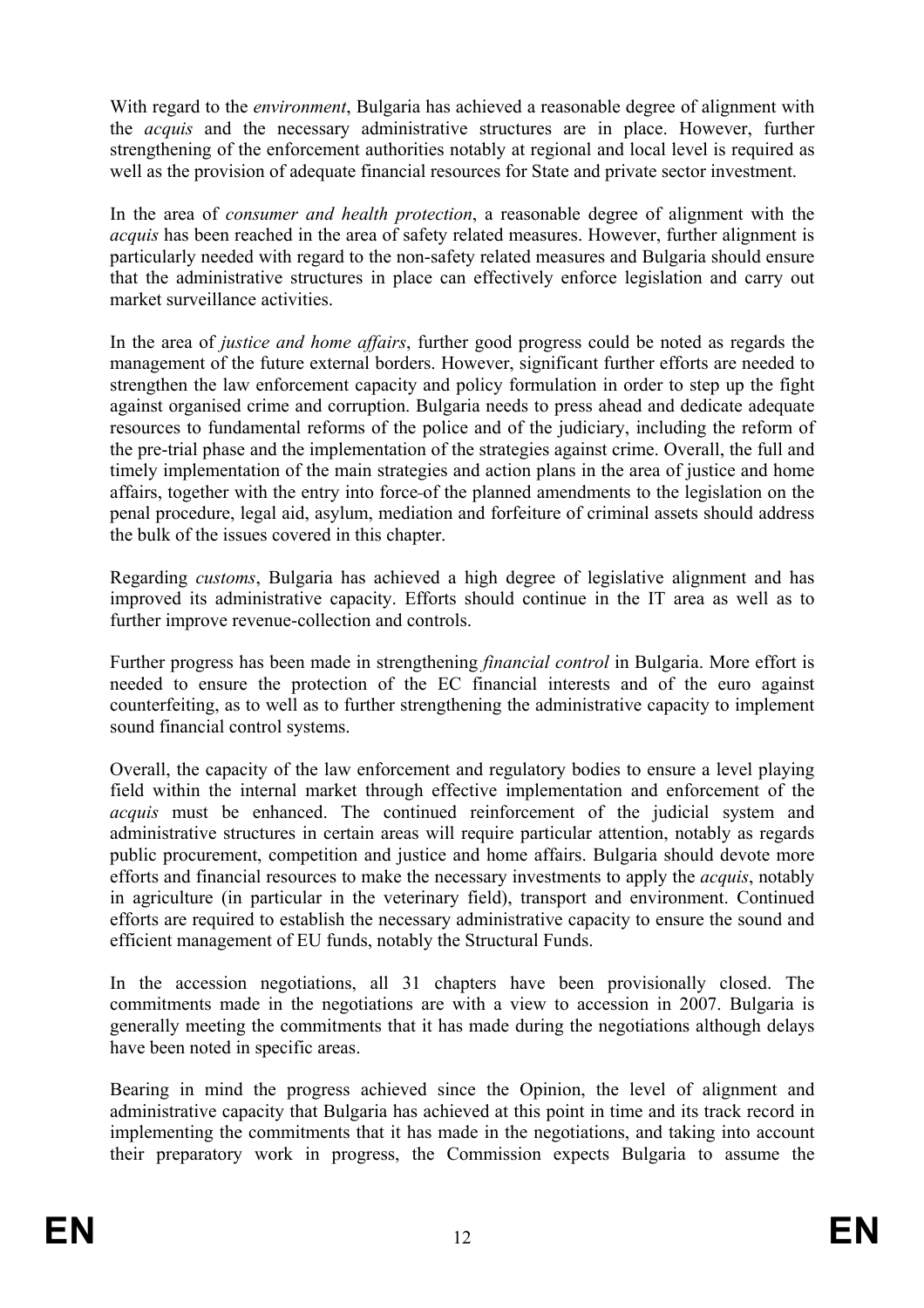obligations of membership in accordance with the envisaged timeframe. In the period leading up to accession, Bulgaria needs to continue its preparations, in line with the commitments it has made in the accession negotiations.

# *Romania*

Since the Commission concluded in its 1997 Opinion that Romania fulfilled the political criteria, the country has further consolidated and deepened the stability of its institutions guaranteeing democracy, the rule of law, human rights and respect for and protection of minorities. This trend has accelerated over the past year. Romania continues to fulfil the political criteria.

Progress was made to address the need for administrative and judicial reforms. A public administration reform strategy was launched in May 2004, covering the area of civil service reform, decentralisation and deconcentration, and policy co-ordination. A positive start was made to the reform of the civil service. The establishment of the Chancellery of the Prime Minister should help to improve policy coordination and consistency. The use of emergency ordinances was restricted to "extraordinary circumstances", but this has not yet led to a decrease of their use. The laws on the freedom of information and transparency in the legislative process should still be fully implemented. The revision of the Constitution in October 2003 contributed to streamlining the parliamentary process by giving both chambers primary responsibility for different types of legislation. Efforts to improve the policy-making and legislative process should continue. Further efforts are also needed to strengthen local and regional governance with a view to ensuring proper implementation of the *acquis* at those levels.

The management of court cases and the quality of judgments needs to improve. Official surveys confirm the possibility for the executive to influence the outcome of judicial proceedings. However, organisational and legislative changes introduced in Romania's judicial system should help to make it more independent and efficient. Their implementation on the ground is a matter of priority.

Corruption in Romania continues to be serious and widespread. Romania's anti-corruption legislation is generally well developed, but its ability to curb corruption will depend on the effective implementation of the law. In particular, additional efforts are required to ensure the independence, effectiveness and accountability of the National Anti-Corruption Prosecution Office. It should concentrate its resources on investigating high-level corruption.

Romania continues to respect human rights and fundamental freedoms and has made further progress in several areas. The introduction of national standards for child protection services and of strict rules on inter-country adoption, which appear to be in line with the UN Convention on the rights of the child, should further improve the protection of children's rights. As regards freedom of expression, the legal situation of journalists has improved but the economic situation of many mass media organisations remains precarious and further efforts are necessary to guarantee media independence. Although the restitution of agricultural land is almost completed, a more speedy and transparent approach is needed to further the restitution of buildings and religious property. Efforts to address the problems of ill-treatment in custody, trafficking in human beings and prison overcrowding should be sustained.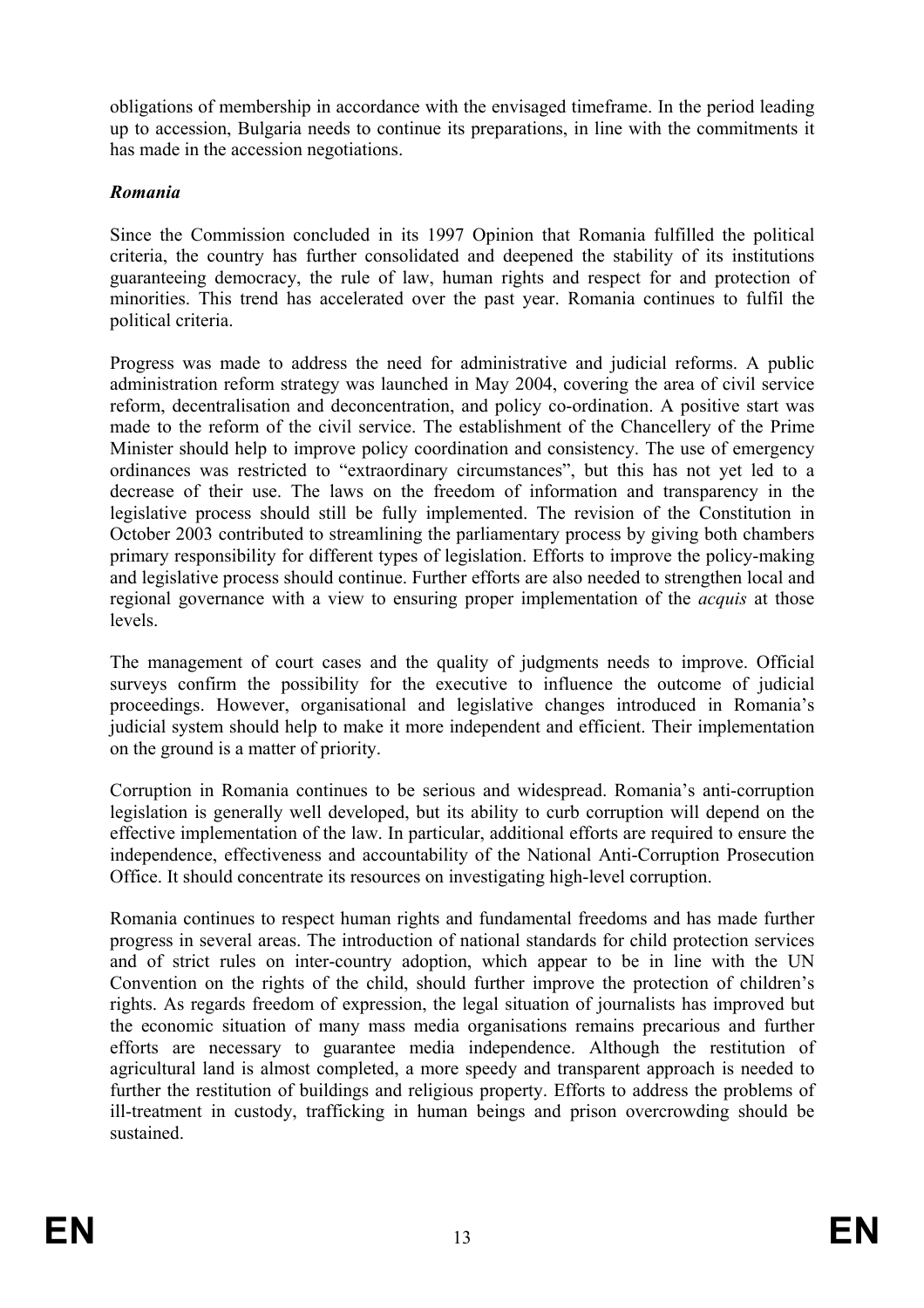The Roma Strategy, which is explicitly aimed at addressing discrimination, is being implemented but de facto discrimination against the Roma minority remains widespread. The support for an inclusive approach to education is a positive development. The same encouraging trend has been noted in health care and employment.

The 1997 Opinion already acknowledged the substantial reform efforts undertaken by the Romanian authorities to transform their economy. Since the Opinion economic structure and performance have significantly improved. Macroeconomic stability has been achieved, profound economic reforms have been carried out while the Romanian authorities' commitment to the economic requirements of EU accession has been sustained.

Hence, it is concluded that Romania complies with the criterion of being a functioning market economy. Vigorous implementation of its structural reform programme should enable Romania to cope with competitive pressure and market forces within the Union.

Improvements can be made in sustaining macroeconomic stability and in deepening structural reforms. Priority should be given to preserve the momentum in disinflation and safeguard the sustainability of the external position by maintaining a prudent policy mix and by further reducing the deficit of the broader public sector. To achieve this, significant improvements in enforcing financial discipline, continuous adjustments of energy prices towards cost recovery levels and improved financial performance of public enterprises are vital. Fiscal sustainability needs to be strengthened by advancing expenditure reform and further improving tax compliance. The privatisation process should be accomplished, post-privatisation disputes be settled and non-viable enterprises more actively dismantled. In key sectors, such as energy, mining and transport, perseverance in restructuring and a more manifest strive for privatisation should go hand in hand. Substantial progress in the functioning of the judiciary and the public administration, including an even and predictable application of law, is required to create an enabling business environment with a level playing field.

Since the opinion, Romania has made good progress in adopting the *acquis* and more recently, has also made progress in gradually building up the administrative capacity to implement and effectively enforce the *acquis*.

Over the past year, Romania has made further progress in the vast majority of the chapters of the *acquis* and is on track to complete the required legislative transposition before the planned date of accession if the current pace of progress is maintained.

Overall, alignment with the *acquis* has reached a fair level in the large majority of areas. The administrative capacity has been strengthened in the majority of areas but there is still room for improvement since not all the necessary institutions are yet in place. In order to cover the remaining gaps, due attention should be given to the full and timely implementation of the strategies and action plans for the reinforcement of administrative capacity already approved in these areas.

In the area of *internal market*, Romania has continued to make progress with the transposition of legislation in the field of the *free movement of goods*. However, transposition of the public procurement legislation must be completed. In addition, practices which put Romania's commitment to open and transparent procurement procedures into question should be discontinued. Legislation has been further aligned in the area of *free movement of persons*, in particular as regards mutual recognition of professional qualifications and free movement of workers. Alignment needs to be completed as regards citizens' rights and administrative and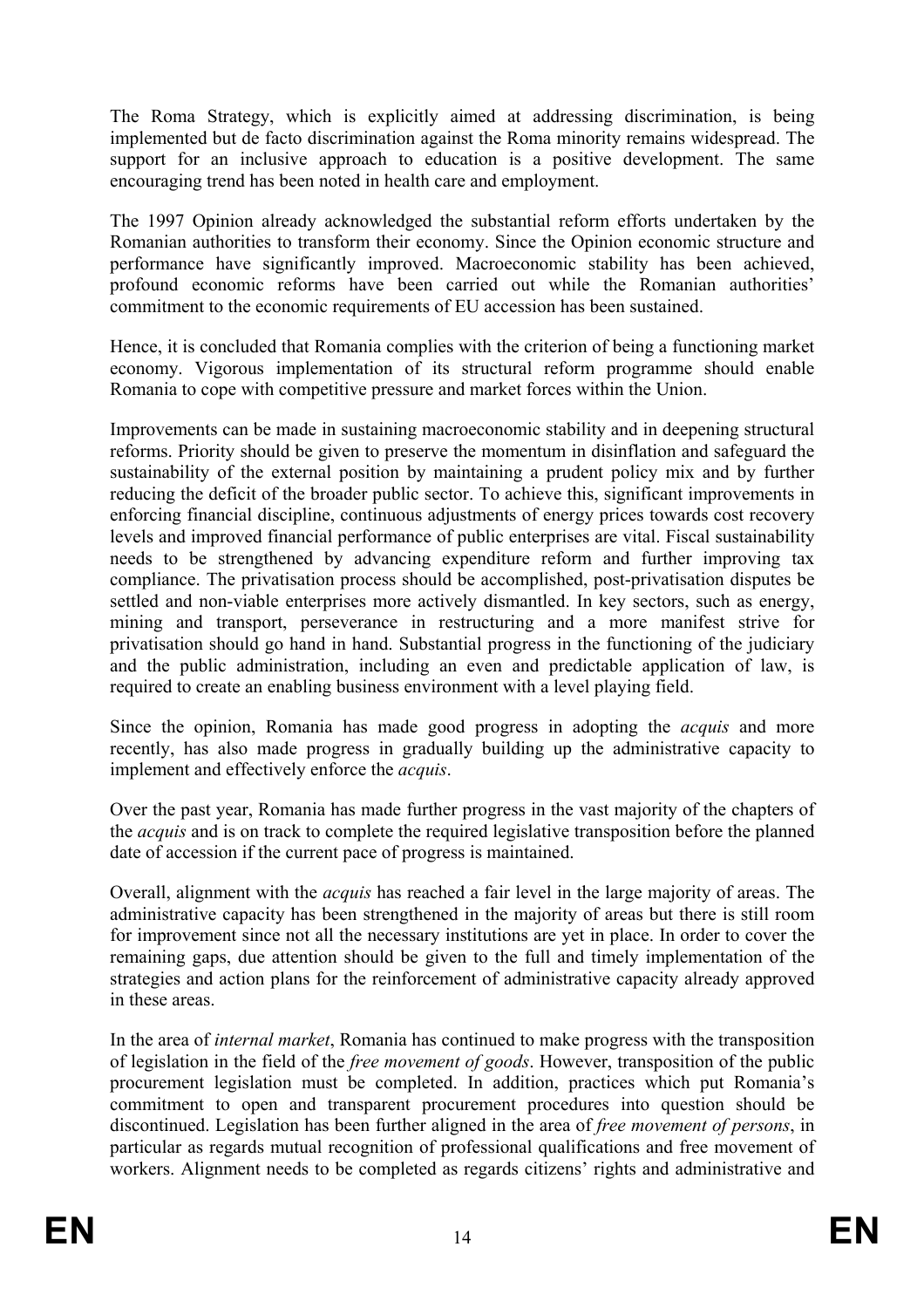training capacities should be enhanced in general. In particular in the field of financial services, Romania achieved substantial progress in *freedom to provide services*. Romania should continue to pay attention to the removal of identified barriers against the right of establishment and the freedom to provide services and to the development of the insurance and financial securities markets. While alignment with the *acquis* on *free movement of capital* has further improved, outstanding restrictions to capital movements and payments should be removed and the enforcement record of the National Office for the Prevention and Control of Money Laundering needs to be improved.

Romania has continued to make progress in transposing the *company law acquis* as such and the *acquis* concerning the protection of intellectual and industrial property rights. However, the level of enforcement of such rights has not kept pace with this. Romania's legislative alignment on accounting and auditing should be completed. While the Romanian *competition* legislation is broadly in line with EC anti-trust rules, current proposals needed to complete alignment of the state aid legislation are being prepared. The enforcement record of the Romanian competition authority still needs to be considerably improved in state aid matters. Recent efforts in this respect need to be stepped up. Romania needs to ensure that restructuring aid given to steel companies is in line with the Europe Agreement.

Romania made significant progress to further transpose the *agricultural*, veterinary and phytosanitary *acquis* and has strengthened its administrative capacity. However, overall administrative and enforcement capacities should be further enhanced. Particular attention should be paid to reinforcing the SAPARD Agency and to establishing the necessary elements of a functioning IACS. Upgrading plans for non-complaint establishments in the veterinary sector should be introduced with no delay. Steady progress has taken place in the *fisheries*  sector in terms of alignment and administrative capacity. However, sustained efforts are needed to recruit sufficient staff in the Fisheries Inspectorate and provide it with adequate inspection tools. The fishing database should be established.

Romania has continued to make progress with the transposition of the *transport acquis* and building up the administrative structures in the areas of road, rail and aviation transport. Alignment is fairly advanced in the maritime sector. The technical state of the inland waterway fleet should be improved.

Romania has made some progress in aligning with the *acquis* on *taxation* and particular attention should now be paid to completing alignment and strengthening administrative capacity. Transposition of the *acquis* on *social policy and employment* has continued. Future efforts should focus on completing legislative alignment in the area of labour law and on strengthening the Labour Inspectorate to ensure proper implementation in the area of health and safety at work. Due attention should be paid to the promotion of social dialogue and to the improvement of the health status of the population, which is well below the EU average. Administrative capacity with regards to ESF management should be strengthened as a matter of priority. Legislative progress in the *energy* sector should be matched by full implementation and increased administrative capacity, in particular with regard to the internal energy market structures. The restructuring of energy markets process needs to be completed.

Romania has performed steady progress as far as *industrial policy* is concerned, but the key challenge is its implementation as structural weaknesses limit the capacity for enforcement. Transparency of the privatisation process should be fully ensured. Progress has continued in the area of *telecommunications* with liberalising the telecommunications market and completing the transposition of the *acquis*.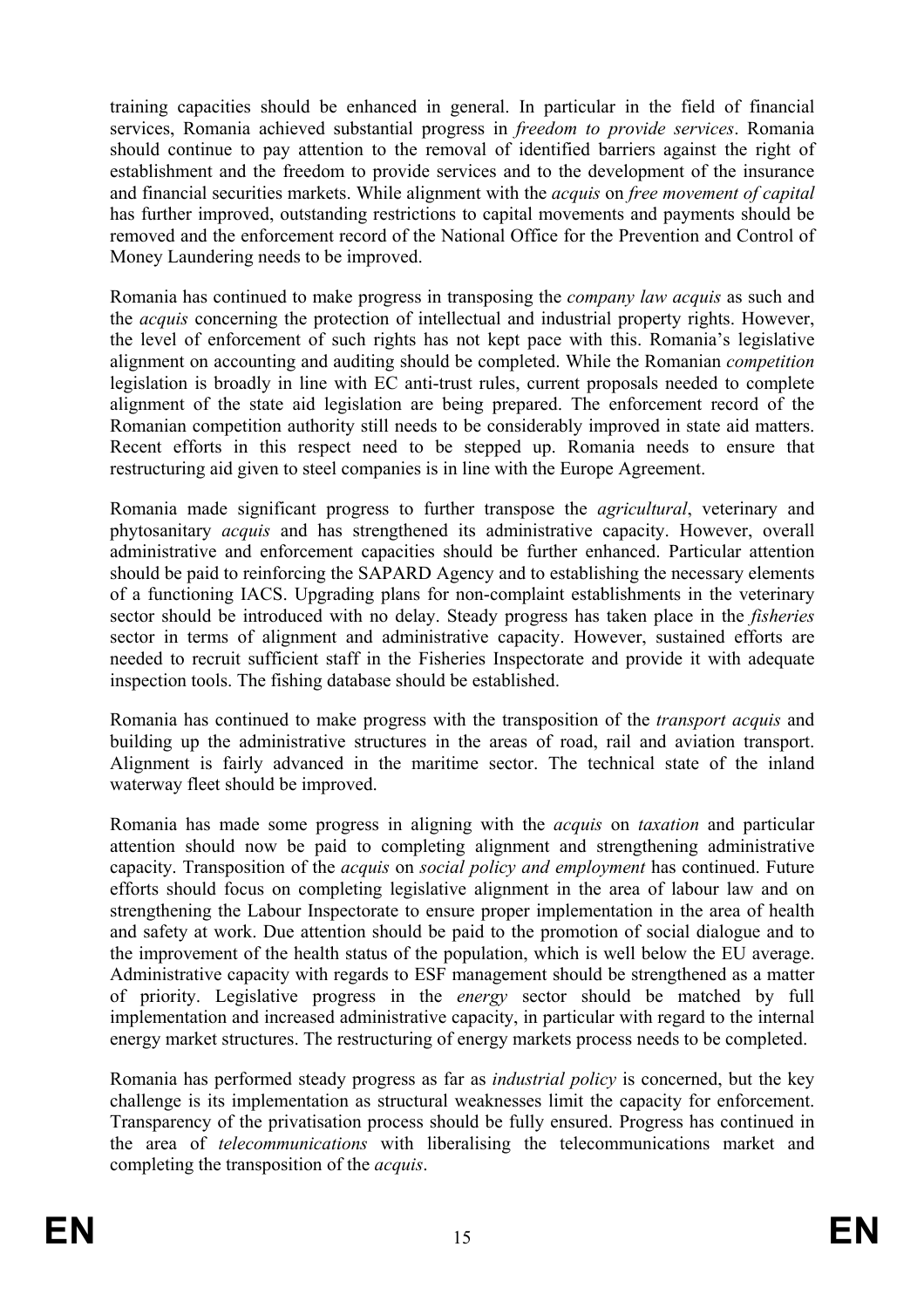As regards *regional policy and co-ordination of structural instruments,* progress has been made in preparing for the implementation of structural policies with the designation of the Managing and Paying Authorities and establishing their tasks and adoption of the 2004-2006 National Development Plan. Efforts need to be continued to bring the administrative capacity up to the level required in order for Romania to reap full benefits of the structural instruments. *Environment* is an area where Romania has achieved a good level of alignment with the *acquis* in most of the sectors, whereas implementation is, in general, still lagging behind. Further transposition should concentrate on completing the alignment in the areas of horizontal legislation, air quality, waste management, water quality, nature protection and a number of other sectors. Implementation of the transposed *acquis* remains a key challenge and, therefore, requires enhanced efforts. It is of utmost importance that the environmental administration at all levels obtains sufficient resources in order to cope with the increasing recruitment, training and equipment needs. Strategic planning, adequate investment and financing plans also have to remain in the focus of the public services in the field of environment.

Legislative alignment on *consumer and health protection* is well on track and Romania has made good progress as regards improvement of administrative capacity and the general coordination of market surveillance activities. These efforts should be maintained and consumer movement should be strengthened.

Legislative progress has been made in many areas of *justice and home affairs* and especially so in migration, asylum and judicial co-operation in civil and criminal matters. However, implementation capacity should be significantly strengthened in almost all areas, as should inter-agency co-operation. Many agencies and institutions involved in law enforcement are still affected by staff shortages, which will also require enhanced training capacity. The independence of the judiciary must be ensured on the ground. As regards the fight against corruption, implementation capacity should also be significantly strengthened and the existing legislation should be rigorously enforced. Romania should implement its current plans to fully address the above issues of concern and in particular increase its administrative capacity in the relevant institutions, implement an effective reform of the judicial system, recruits and train the necessary staff and take measures that have a significant impact on corruption.

Limited progress has been made in the area of *customs* and legislative alignment should be completed. Internal co-ordination improved. Furthermore, any customs duties and charges having equivalent effect with regard to export and import to and from the Community will have to be abolished. Romania has pursued its efforts in the *financial control* area. However, the legislative framework should be completed in the area of external audit and protection of the Communities' financial interests. Administrative capacity should be strengthened to implement sound financial system.

In a number of important sectors, the overall *capacity of the public administration* to implement and enforce the newly adopted legislation should be enhanced. Romania has started to address this issue through the comprehensive reform of its public administration. These concerns extend beyond the adoption of the *acquis* and also apply to the management of EU financial assistance. Furthermore, there are a number of areas where further efforts will be needed to complete the work, in particular as regards company law, competition policy, environment and justice and home affairs, customs and financial control.